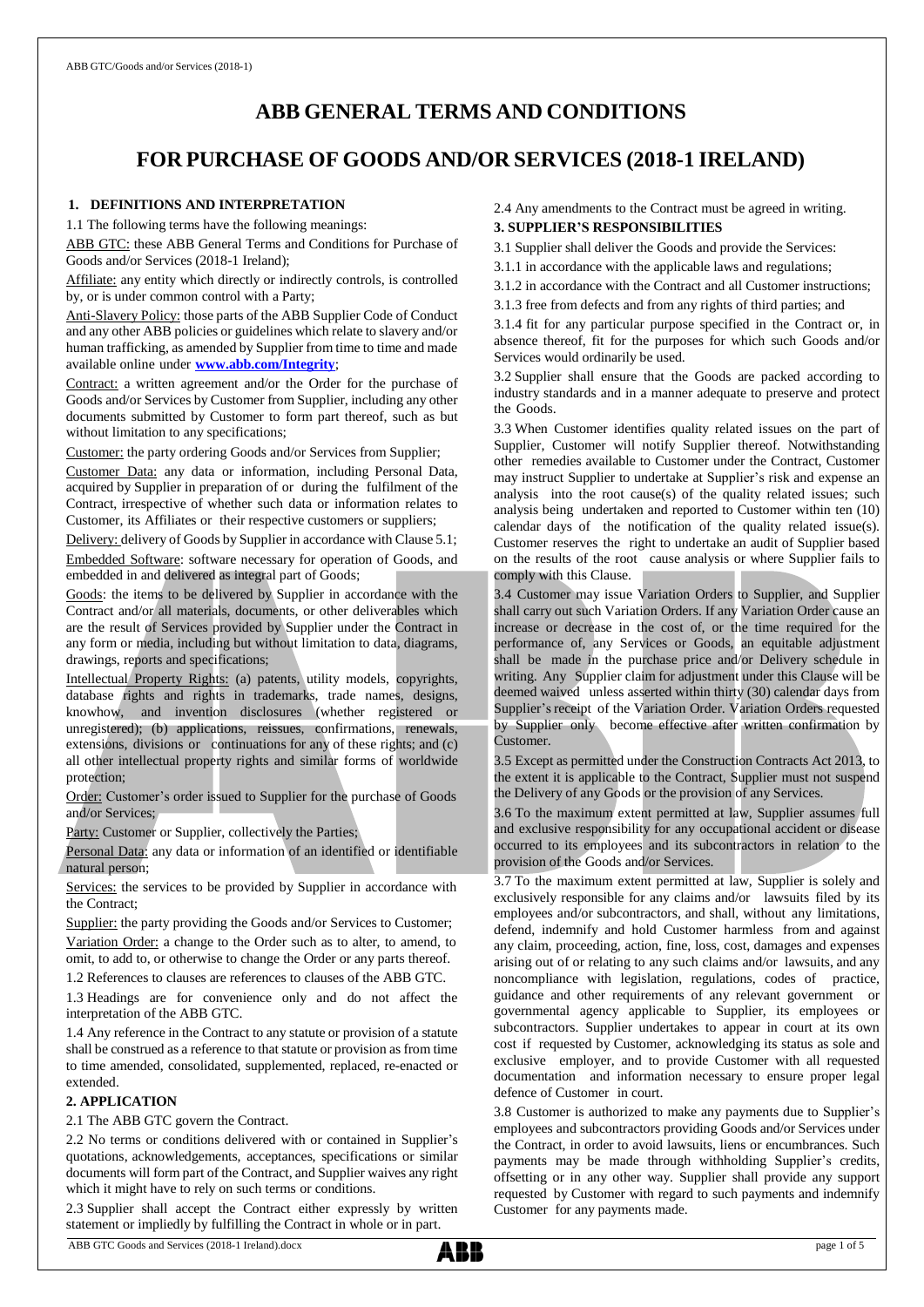# **4. PAYMENT, INVOICING**

4.1 In consideration of the Goods delivered and/or the Services provided by Supplier in accordance with the Contract, Customer shall pay to Supplier the purchase price stated in the Contract provided the invoice fulfils the requirements defined by Customer.

4.2 Supplier shall submit invoices in an auditable form, complying with applicable laws, generally accepted accounting principles and the specific Customer requirements, containing the following minimum information: Supplier name, address and reference person including contact details; invoice date; invoice number; Order number and Supplier number; address of Customer; quantity; specification of Goods and/or Services; price (total amount invoiced); currency; tax or VAT amount; tax or VAT number; Authorized Economic Operator and/or Approved Exporter Authorization number and/or other customs identification number, if applicable; payment terms as agreed.

4.3 Invoices must be sent to the billing address specified in the **Contract.** 

4.4 Customer shall pay the invoice in accordance with the payment terms agreed in the Contract.

4.5 Customer will reimburse expenses only at cost and to the extent agreed in writing.

4.6 Services charged on the basis of hourly rates require written confirmation of Supplier's time sheets by Customer. Supplier shall submit such time sheets to Customer for confirmation as may be instructed by Customer but latest together with any related invoice. Confirmation of time sheets cannot be construed as acknowledgement of any claims. Customer is not obliged to pay invoices based on time sheets which are not confirmed by Customer in writing.

4.7 Customer reserves the right to set off or withhold payment for Goods and/or Services not provided in accordance with the Contract.

# **5. DELIVERY, PERFORMANCE OF SERVICES**

5.1 Unless agreed otherwise in the Contract, the Goods shall be delivered in accordance with INCOTERMS 2010 FCA, to the place defined in the Contract or, if no such place has been defined, to Customer's place of business.

5.2 Supplier shall work safely at all times. If in Supplier's opinion it is not safe to commence or continue working, Supplier shall immediately notify Customer's project manager. Supplier shall comply with all applicable health, safety and environmental legislation and any associated guidance booklets and hereby acknowledges receipt of and confirms it shall comply with the ABB Construction Site Quality, Heath, Safety & Environmental Requirements and PPE Policy Technical Documentation.

5.3 The Servicesshall be provided at the place specified in the Contract or, if no such place has been specified, atCustomer's place of business. 5.4 Supplier shall provide no later than at the time of acceptance of the Contract the following minimum information: number of packages and contents, the customs tariff numbers of the country of consignment, and the countries of origin for all Goods. For controlled Goods, the relevant national export control numbers must be indicated and, if the Goods and/or Services are subject to U.S. export regulations, the U.S. Export Control Classification Numbers (ECCN) or classification numbers of the International Traffic in Arms Regulations (ITAR) must be specified. Proofs of preferential origin as well as conformity declarations and marks of the country of consignment or destination are to be submitted without being requested; certificates of origin upon request. Supplier shall state the Order number on all invoices (in particular but not limited to commercial, pro forma or customs invoices).

5.5 The Goods shall be delivered, and Services shall be provided during Customer's business hours unless otherwise requested by Customer.

5.6 Upon Delivery, Supplier (or its appointed carrier) shall provide Customer a delivery note and any other required export and import documents not mentioned in Clause 5.4. If Customer has approved partial delivery, such delivery note shall also include the outstanding balance.

5.7 Ownership of the Goods passes to Customer at Delivery. To the extent that the Goods contain Embedded Software, ownership of such Embedded Software will not pass to Customer, but Supplier shall grant,  $or - as applicable - shall prove the third party owner grants,$ Customer and all users a worldwide, irrevocable, perpetual, transferable, non-exclusive, royalty-free right to use the Embedded Software as integral part of such Goods and/or for servicing either of them.

# **6. ACCEPTANCE**

6.1 Delivery of Goods or provision of Services may not be deemed to be acceptance of such Goods or Services by Customer. Customer shall have reasonable time to inspect or test the Goods and/or Services and to report any defects to Supplier. If a defect in the Goods and/or Services was not reasonably detectable during the inspection, Customer shall have reasonable time to provide notice of such defect after it has become apparent and/or to reject the Goods and/or Services.

6.2 The Parties may agree on a certain acceptance procedure, in which case acceptance will be subject to Customer's written acceptance statement. Supplier shall inform Customer in writing within a reasonable time period in advance when the Goods and/or Services are ready for acceptance.

6.3 Customer may enforce any remedy available to it under the terms of the Contract for any rejected Goods or Services.

## **7. DELAY**

If the Delivery of Goods or the provision of Services does not comply with the agreed date(s), Customer may:

7.1 terminate the Contract in whole or in part;

7.2 refuse any subsequent delivery of the Goods or provision of the Services;

7.3 recover from Supplier any expenses reasonably incurred by Customer in obtaining the Goods and/or Services in substitution from another supplier;

7.4 claimdamages for any cost, loss, expenses and liquidated damages incurred by Customer which are attributable to Supplier's delay; and

7.5 claim liquidated damages as agreed in the Contract.

# **8. WARRANTY AND REMEDIES**

8.1 Supplier warrants that the Goods and/or Services comply with the Contract, including but without limitation to Supplier's responsibilities as defined in Clause 3.1.

8.2 Supplier warrants that the Goods are new and unused at the date of Delivery and remain free from defects during the warranty period.

8.3 The warranty period is twenty four (24) months from Delivery.

8.4 In case of breach of any warranty which is not remedied within forty eight (48) hours from Customer's notification, or in case of any other breach of the Contract, Customer is entitled to enforce any one or more of the following remedies at its discretion and at Supplier's expense:

8.4.1 to give Supplier another opportunity to carry out any additional work necessary to ensure that the Contract is fulfilled, and/or to obtain prompt repair or replacement of the defective Goods and/or Services;

8.4.2 to carry out (or to instruct a third party to carry out) any additional work necessary to make the Goods and/or Services comply with the Contract;

8.4.3 to refuse any further Goods and/or Services;

8.4.4 to claim such damages as may have been sustained by Customer as a result of Supplier's breach of the Contract;

8.4.5 to terminate the Contract; in such event Customer has no obligation to compensate Supplier, and, at Customer's option, Supplier shall pay back to Customer any remuneration received from Customer for the Goods and/or Services and take back the Goods at Supplier's own cost and risk.

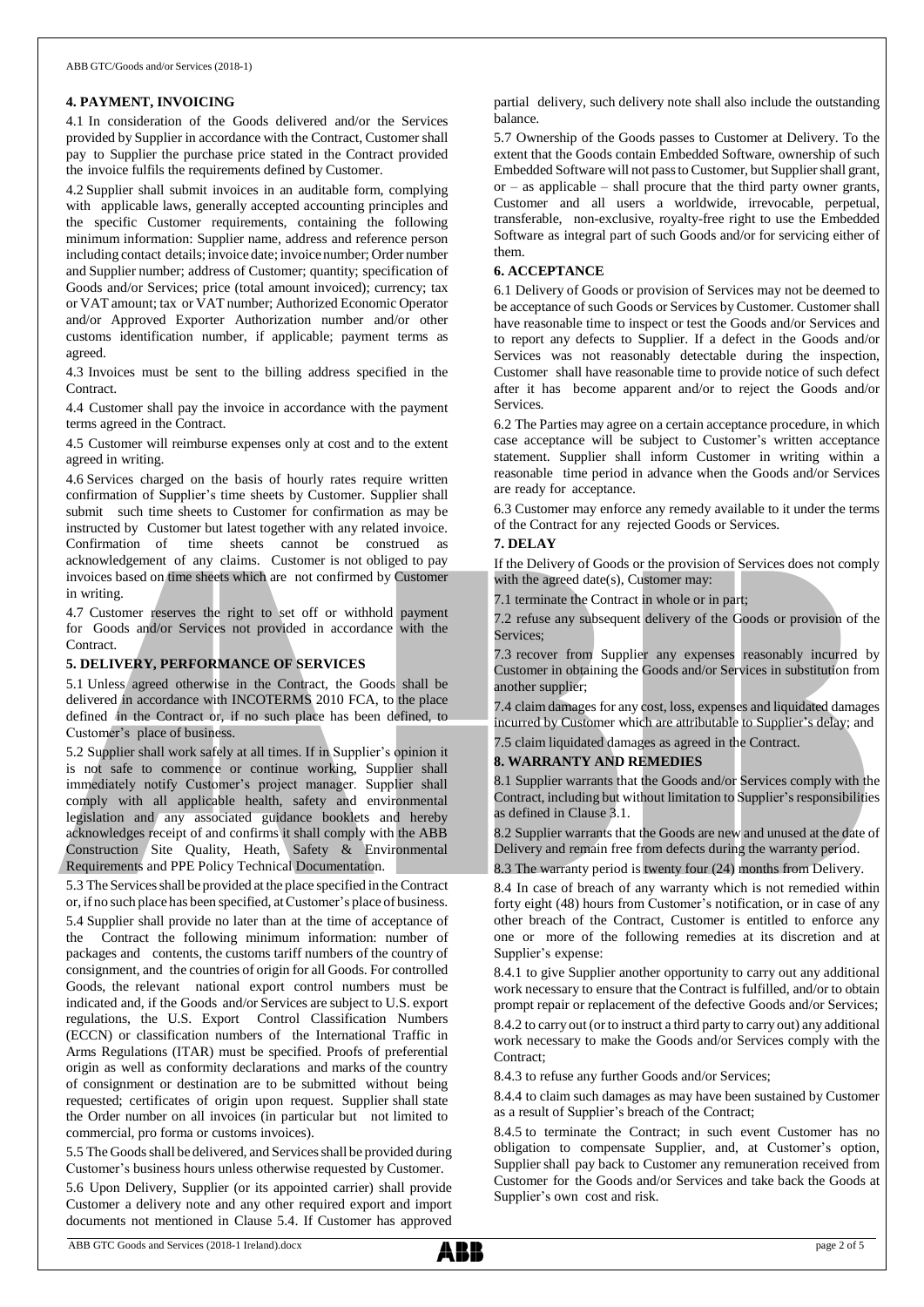8.5 In case of a breach of any warranty, the entire warranty period shall be restarted for the defective Goods/Services from the date the remediation is completed to Customer's satisfaction.

8.6 The rights and remedies available to Customer under the Contract are cumulative and are not exclusive of any rights or remedies available at law or in equity.

## **9. INTELLECTUAL PROPERTY RIGHTS**

9.1 Subject to Clause 9.2, Supplier hereby grants Customer, or undertakes to procure that Customer is granted, a worldwide, irrevocable, transferable, non-exclusive, royalty-free license to use the Intellectual Property Rights in the Goods, including Embedded Software, if any.

9.2 Supplier herewith assigns to Customer full ownership rights in any Intellectual Property Rights in Goods resulting from the Services. Supplier further agrees, upon Customer's request and at its cost, to take all further steps necessary to perfect Customer's ownership to the Intellectual Property Rights.

9.3 Intellectual Property Rights in any Goods created by or licensed to Supplier prior or outside a Contract (Pre-Existing IPR) will remain vested in Supplier (or the third party owner). To the extent that Pre-Existing IPR are embedded in any Goods resulting from the Services, Supplier grants, or undertakes to procure that the third party owner grants, Customer and its Affiliates a worldwide, irrevocable, transferable, non-exclusive, royalty-free license to use the Pre-Existing IPR as part of such Goods, including the right to improve, develop, market, distribute, sublicense or otherwise use such Pre-Existing IPR

9.4 Supplier must specify in writing and prior to Delivery all open source software contained in or used by Embedded Software, if any, and request Customer's written approval. Supplier agrees to replace at its own cost any open source software components rejected by Customer with software of at least the same quality and functionality.

9.5 If any claim is made against Customer that the Goods and/or Services infringe a third party's Intellectual Property Rights, Supplier shall at its cost, but at Customer's discretion (i) procure for Customer and Customer's clients, as the case may be, the right to continue using the Goods and/or Services; (ii) modify the Goods and/or Services so they cease to be infringing; or (iii) replace the Goods and/or Services by non-infringing equivalents. Otherwise, Customer is entitled to terminate the Contract and to reclaim all sums which it has paid to Supplier thereunder.

#### **10. COMPLIANCE, INTEGRITY**

10.1 Supplier shall provide the Goods and/or Services in compliance with all relevant laws, regulations, and codes of practice. 10.2 Supplier and its subcontractors must comply with the ABB List of Prohibited and Restricted Substances and report to Customer the substances contained in the Goods. Supplier must also comply with the reporting and other requirements regarding Conflict Minerals made available under **[www.abb.com](http://www.abb.com/) – Supplying – Material Compliance** – **ABB** Policy and Supplier Requirements or otherwise and shall provide Customer with documents, certificates and statements as requested. Any statement made by Supplier to Customer after the date of the Contract (whether directly or indirectly) with regard to materials used for or in connection with the Goods and/or Services will be deemed to be a representation under the Contract.

10.3 Supplier represents and warrants that it is and will remain fully compliant with all applicable trade and customs laws, regulations, instructions, and policies, including, but not limited to, satisfying all necessary clearance requirements, proofs of origin, export and import licenses and exemptions from, and making all proper filings with appropriate governmental bodies and/or disclosures relating to the provision of services, the release or transfer of goods, hardware, software and technology.

ABB GTC Goods and Services (2018-1 Ireland).docx page 3 of 5 10.4 No material or equipment included in or used for the Goods and/or Services must originate from any company or country listed in any relevant embargo issued by the authority in the country where the Goods and/or Services will be used or an authority otherwise having

influence over the equipment and material forming part of the Goods and/or Services. If any of the Goods and/or Services are or will be subject to export restrictions, it is Supplier's responsibility to promptly inform Customer in writing of the particulars of such restrictions.

10.5 Both Parties warrant that each will not, directly or indirectly, and that each has no knowledge that other persons will, directly or indirectly, make any payment, gift or other commitment to its customers, to government officials or to agents, directors and employees of each Party, or any other party in a manner contrary to applicable laws (including but not limited to the U. S. Foreign Corrupt Practices Act, the UK Bribery Act 2010 and, where applicable, legislation enacted by member states and signatories implementing the OECD Convention Combating Bribery of Foreign Officials), and shall comply with all relevant laws, regulations, ordinances and rules regarding bribery and corruption. Nothing in the Contract will render either Party or any of its Affiliates liable to reimburse the other for any such consideration given or promised.

10.6 Supplier herewith acknowledges and confirms that Supplier has received a copy of ABB's Code of Conduct and ABB's Supplier Code of Conduct or has been provided information on how to access both ABB Codes of Conduct online under **[www.abb.com/Integrity](http://www.abb.com/Integrity.)**. Supplier agrees to perform its contractual obligations in accordance with both ABB Codes of Conduct.

10.7 ABB has established reporting channels where Supplier and its employees may report suspected violations of applicable laws, policies or standards of conduct: Web portal: **[www.abb.com/Integrity](http://www.abb.com/Integrity) – Reporting Channels**; contact details specified on this Web portal.

10.8 Any violation of an obligation contained in this Clause 10 is a material breach of the Contract and entitles the other Party to terminate the Contract with immediate effect and without prejudice to any further rights or remedies available thereunder or at law. Notwithstanding anything to the contrary in the Contract, Supplier shall, without any limitations, indemnify and hold harmless Customer for all liabilities, damages, cost or expenses incurred as a result of any such violation and/or termination of the Contract, or arising from export restrictions concealed by Supplier.

10.9 Customer reserves the right for its representatives to carry out quality audits and expediting activities at Supplier's or its subsuppliers premises, at all reasonable times, during working hours, in respect of any part of the Contract requirements.

## **11. CONFIDENTIALITY, DATA SECURITY, DATA PROTECTION**

11.1 Supplier shall keep in strict confidence all Customer Data and any other information concerning Customer's or its Affiliates' business, their products and/or their technologies which Supplier obtains in connection with the Goods and/or Services to be provided (whether before or after acceptance of the Contract). Supplier shall restrict disclosure of such confidential material to such of its employees, agents or subcontractors or other third parties as need to know the same for the purpose of the provision of the Goods and/or Services to Customer. Supplier shall ensure that such employees, agents, subcontractors or other third parties are subject to and comply with the same obligations of confidentiality as applicable to Supplier and will be liable for any unauthorized disclosures.

11.2 Supplier shall apply appropriate safeguards, adequate to the type of Customer Data to be protected, against the unauthorised access or disclosure of Customer Data and protect such Customer Data in accordance with the generally accepted standards of protection in the related industry, or in the same manner and to the same degree that it protects its own confidential and proprietary information – whichever standard is higher. Supplier may disclose confidential information to Permitted Additional Recipients (which means Supplier's authorised representatives, including auditors, counsels, consultants and advisors) provided always that (i) such information is disclosed on a strict need-to-know basis, and (ii) such Permitted Additional Recipients sign with Supplier a confidentiality agreement with terms substantially similar hereto or, where applicable, are required to comply with codes of professional conduct ensuring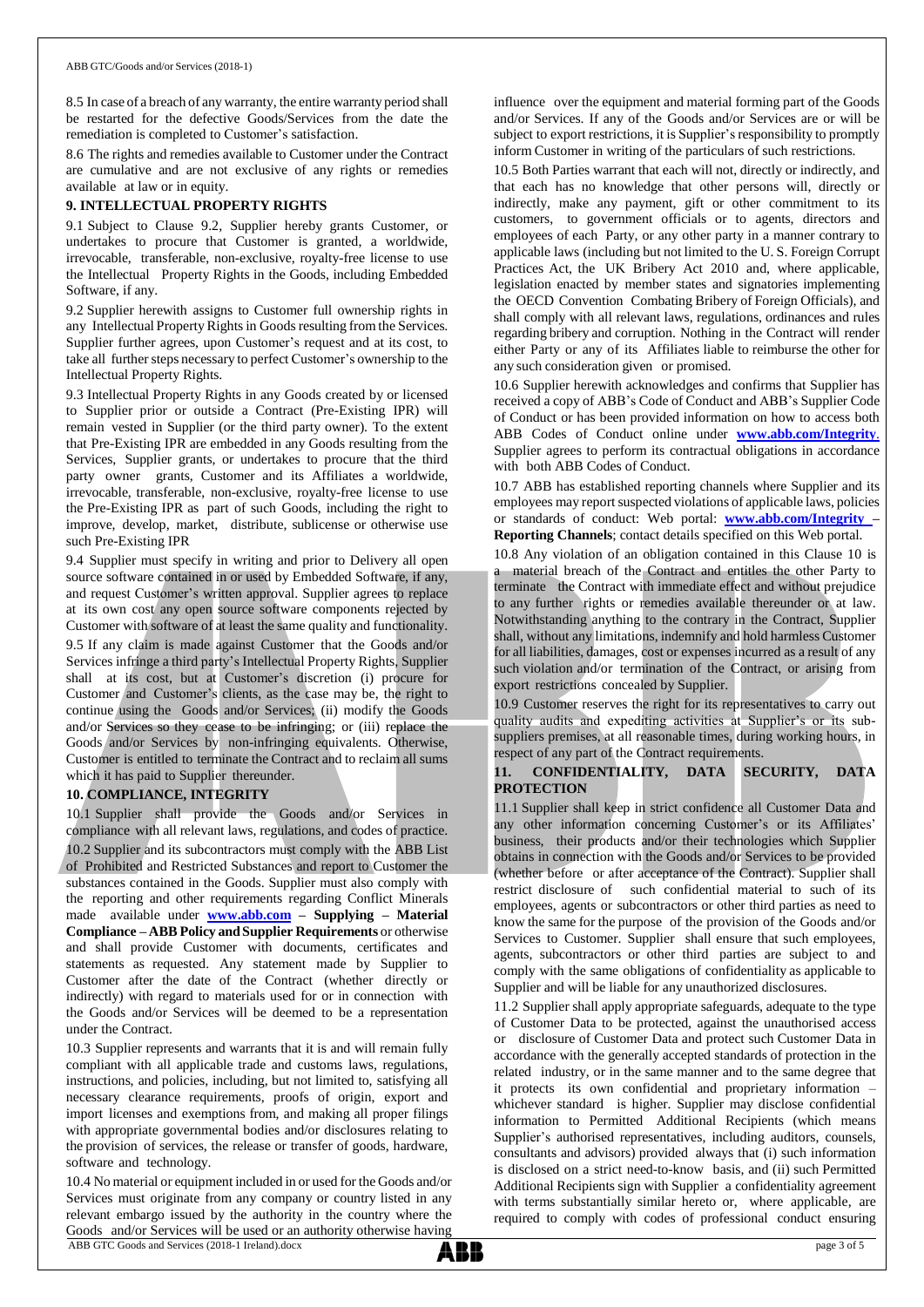confidentiality of such information. Supplier shall comply with, and ensure that the Permitted Additional Recipients comply with, any security procedure, policy or standard provided to Supplier by Customer or any of its Affiliates from time to time, and in particular with the Minimum Cyber Security Requirements for Suppliers as made available under **[www.abb.com/Supplying/Cybersecurity](http://www.abb.com/Supplying/Cybersecurity)**, or as otherwise set out in the Contract.

11.3 Supplier must not (i) use Customer Data for any other purposes than for providing the Goods and/or Services, or (ii) reproduce the Customer Data in whole or in part in any form except as may be required by the Contract, or (iii) disclose Customer Data to any third party, except to Permitted Additional Recipients or with the prior written consent of Customer.

11.4 Supplier shall install and update at its own cost adequate virus protection software and operating system security patches for all computers and software utilized in connection with providing the Goods and/or Services.

11.5 Supplier shall inform Customer without delay about suspicion of breaches of data security or other serious incidents or irregularities regarding any Customer Data.

11.6 Supplier agrees that Customer may provide any information received from Supplier to Affiliates of Customer and to third parties.

11.7 Protection of Personal Data

11.7.1 If Customer discloses Personal Data to Supplier, Supplier shall comply with all applicable data protection laws and regulations.

11.7.2 Supplier shall apply appropriate physical, technical and organizational measures to ensure a level of security of Personal Data appropriate to the respective risk and the ability to ensure the ongoing confidentiality, integrity, availability and resilience of processing systems and services.

11.7.3 Supplier agrees that it will not withhold or delay its consent to any changes to this Clause 11 which in Customer's or its Affiliates' reasonable opinion are required to be made in order to comply with applicable data protection laws and regulations and/or with guidelines and advice from any competent supervisory authority, and agrees to implement any such changes at no additional cost to Customer.

11.7.4 Supplier acknowledges that the processing of Personal Data in accordance with the Contract may require the conclusion of additional data processing or data protection agreements with Customer or its Affiliates. To the extent such additional agreements are not initially concluded as part of the Contract, Supplier, its relevant Affiliates or subcontractors shall upon Customer's request promptly enter into any such agreement(s), as designated by Customer and as required by mandatory law or a competent data protection or other competent authority.

# **12. LIABILITY AND INDEMNITY**

12.1 Without prejudice to applicable mandatory law, Supplier shall, without any limitations, indemnify and hold harmless Customer for all liabilities, damages, cost, losses or expenses incurred by Customer as a result of Supplier's breach of the Contract. Supplier shall, without any limitations, indemnify and hold harmless Customer for any claim made by a third party against Customer in connection with the Goods and/or Services, including but without limitation to claims that such Goods and/or Services infringe a third party's Intellectual Property Rights. Upon Customer's request Supplier shall defend Customer against any third party claims.

12.2 Supplier is responsible for the control and management of all of its employees, suppliers and/or subcontractors, and it is responsible for their acts or omissions as if they were the acts or omissions of Supplier.

12.3 Supplier shall maintain in force insurance with reputable and financially sound insurers, which however will not relieve Supplier from any liability towards Customer, and shall upon request provide evidence of the following:

12.3.1 Employers liability insurance, fully compliant with any legislation applicable to the performance of this Contract; and

12.3.2 public and products liability insurance with a minimum liability of not less than six million five hundred thousand Euro's  $(\text{\textsterling}6,500,000)$ for any one event.

The insured amount cannot be considered as limitation of liability. 12.4 Customer reserves the right to set off any claims under a Contrac against any amounts owed to Supplier.

### **13. TERMINATION**

13.1 Customer may terminate the Contract for convenience in whole or in part by giving Supplier thirty (30) calendar days written notice. In such event Customer shall pay to Supplier the value of the delivered but unpaid Goods and/or Services and proven direct cost reasonably incurred by Supplier for the undelivered Goods and/or Services, how- ever in no event more than the price for the Goods and/or Services agreed under the Contract. No further compensation will be due to Supplier.

13.2 In the event of Supplier's breach of the Contract, Customer is entitled to terminate the Contract in accordance with Clause 8.4.

13.3 Customer may terminate the Contract with immediate effect by notice in writing in the event that (i) an interim order is applied for or made, or a voluntary arrangement approved, or a petition for a bankruptcy order is presented or a bankruptcy order is made against Supplier; or (ii) any circumstances arise which entitle the court or a creditor to appoint a receiver or administrator or to make a winding-up order; or (iii) other similar action is taken against or by Supplier by reason of its insolvency or in consequence of debt; or (iv) there is a change of control of Supplier.

13.4 Upon termination Supplier shall immediately and at Supplier's expense return to Customer all Customer property (including any Customer Data, documentation, and transfer of Intellectual Property Rights) then under Supplier's control and provide Customer with the complete documentation about the delivered Goods and/or Services.

# **14. FORCE MAJEURE**

14.1 Neither Party will be liable for any delay or failure to perform its obligations under a Contract if the delay or failure results from an event of Force Majeure. **Force Majeure** means an event that was not foreseeable by the affected Party at the time of execution of the Contract, is unavoidable and outside the reasonable control of the affected Party, provided that it cannot overcome such event despite all reasonable efforts, and that it provides notice to the other Party within five (5) calendar days from occurrence of the Force Majeure event.

14.2 If a Force Majeure event exceeds thirty (30) calendar days, either Party may terminate the Contract forthwith by written notice without liability. Each Party shall use reasonable efforts to minimise the effects of the Force Majeure event.

# **15. ASSIGNMENT AND SUBCONTRACTING**

15.1 Supplier may neither assign, nor transfer, encumber nor subcontract the Contract, nor any parts thereof (including any monetary receivables from Customer) without prior written approval of Customer.

15.2 Customer may assign, transfer, encumber, subcontract or deal in any other manner with the Contract or parts thereof to its Affiliates.

# **16. NOTICES**

Any notice must be given duly signed by registered mail, courier, fax or by e-mail to the address of the relevant Party as stated in the Contract or to such other address as such Party may have notified in writing. E-mail and fax require written confirmation of the receiving Party. Supplier's reply, correspondence, information or documentation related to the Contract must be provided in the language used in the Contract.

#### **17. WAIVERS**

Failure to enforce or exercise any term of the Contract does not constitute a waiver of such term and does not affect the right later to enforce such or any other term therein contained.